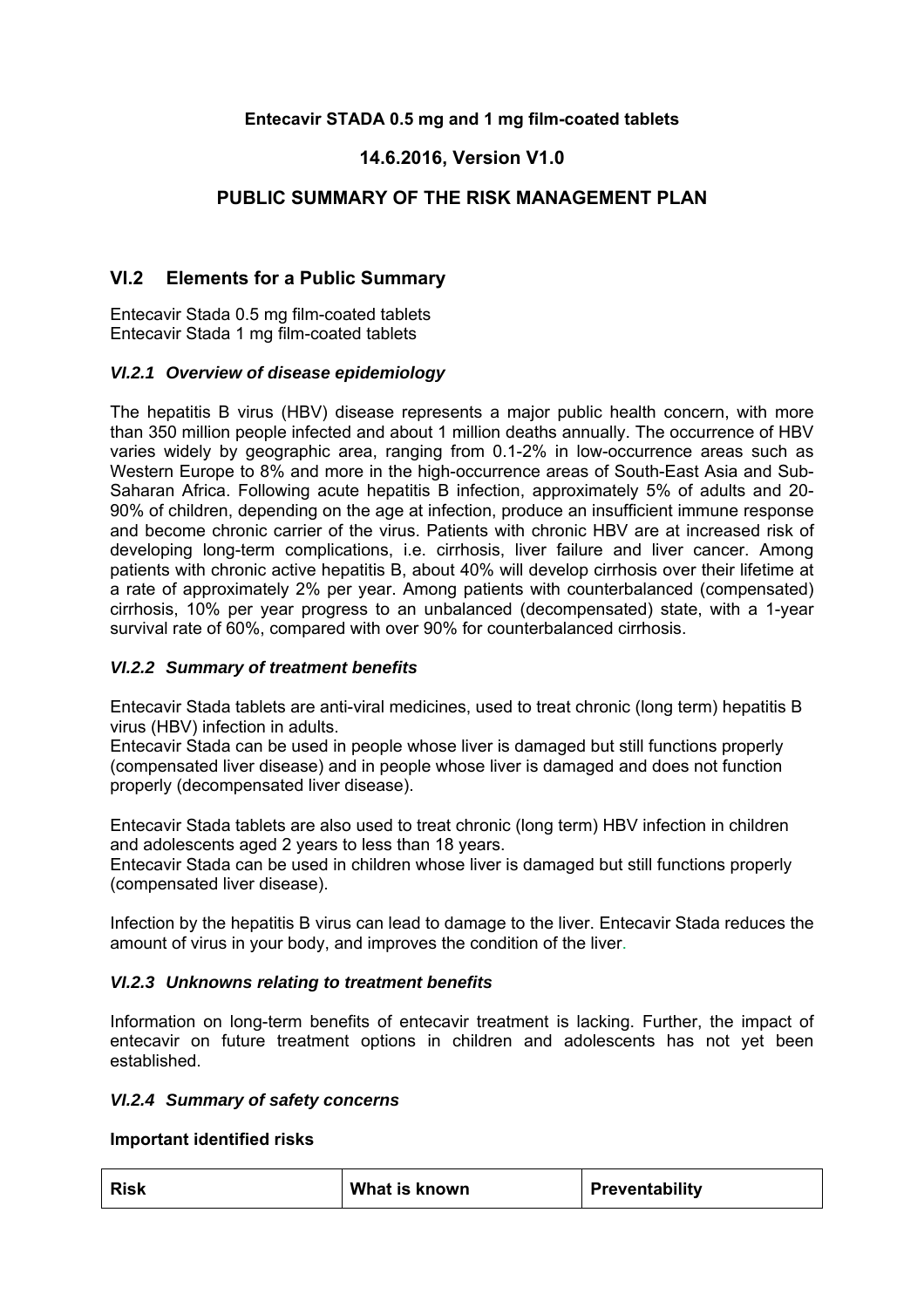| <b>Worsening of hepatitis</b>                                                                                                                                                                           | Acute aggravation of liver                                                                                                                                                                                                                                                                                                                                                                                                                                                                                                                                                                                                                                                                                                                                                                  | Patients must not stop taking                                                                                                                                                                                                                                                                                                                                                                                                                                                |
|---------------------------------------------------------------------------------------------------------------------------------------------------------------------------------------------------------|---------------------------------------------------------------------------------------------------------------------------------------------------------------------------------------------------------------------------------------------------------------------------------------------------------------------------------------------------------------------------------------------------------------------------------------------------------------------------------------------------------------------------------------------------------------------------------------------------------------------------------------------------------------------------------------------------------------------------------------------------------------------------------------------|------------------------------------------------------------------------------------------------------------------------------------------------------------------------------------------------------------------------------------------------------------------------------------------------------------------------------------------------------------------------------------------------------------------------------------------------------------------------------|
| (Exacerbation of hepatitis)                                                                                                                                                                             | disease (exacerbation of<br>hepatitis) following stopping<br>of therapy can occur, which<br>leads to severe<br>complications, particularly in<br>patients with advanced liver<br>cirrhosis. In patients treated<br>with lamivudine or adefovir,<br>these complications<br>occasionally have resulted in<br>death. During the clinical<br>development of entecavir,<br>symptoms associated with<br>stopping of entecavir therapy<br>have generally been benign.<br>However, the frequency of<br>severe complications<br>following withdrawal of<br>entecavir may be greater in<br>the post-marketing period<br>than during clinical studies,<br>as a broader population of<br>patients, including those with<br>severe simultaneous<br>diseases (co-morbidities), is<br>exposed to the drug. | entecavir without their<br>doctor's advice. The doctor<br>will continue monitoring<br>blood values after treatment<br>with entecavir for several<br>months. Patients should<br>inform their doctor<br>immediately about any<br>changes in symptoms that<br>they notice after stopping<br>treatment.<br>Patients should discuss with<br>their doctor whether their<br>liver functions properly and, if<br>not, what the possible effects<br>on entecavir treatment may<br>be. |
| <b>Hepatitis B virus may</b><br>become insensitive to<br>antiviral treatment with<br>entecavir<br>(ETV resistance)                                                                                      | If the hepatitis B virus<br>becomes insensitive to<br>treatment with the antiviral<br>medication entecavir<br>(antiviral resistance), a loss<br>of clinical effect and potential<br>transmission of resistant<br>HBV may happen. Patients<br>with lamivudine resistant<br>HBV are at higher risk of<br>developing subsequent<br>entecavir resistant HBV than<br>patients not previously<br>treated with lamivudine.<br>Insensitivity to entecavir<br>treatment may be associated<br>with disease progression to<br>cirrhosis, liver failure and<br>liver cancer.                                                                                                                                                                                                                            | A doctor will advise patients<br>on the dose that is right for<br>them. Patients must always<br>take the dose recommended<br>by their doctor to ensure that<br>the medicine is fully effective<br>and to reduce the<br>development of resistance to<br>treatment. Patients must take<br>entecavir as long as their<br>doctor tells them.                                                                                                                                     |
| <b>HIV may become</b><br>insensitive to treatment in<br>patients who are also<br>infected with HIV and only<br>receiving entecavir but no<br>effective medicines against<br><b>HIV at the same time</b> | Emergence of insensitivity of<br>Human Immunodeficiency<br>Virus (HIV) to treatment<br>(resistance) has been<br>observed when entecavir is<br>used to treat chronic HBV<br>infection in HIV/HBV co-                                                                                                                                                                                                                                                                                                                                                                                                                                                                                                                                                                                         | Patients who are also<br>infected with HIV (human<br>immunodeficiency virus)<br>must tell their doctor.<br>Entecavir should not be<br>taken to treat hepatitis B<br>infection without taking                                                                                                                                                                                                                                                                                 |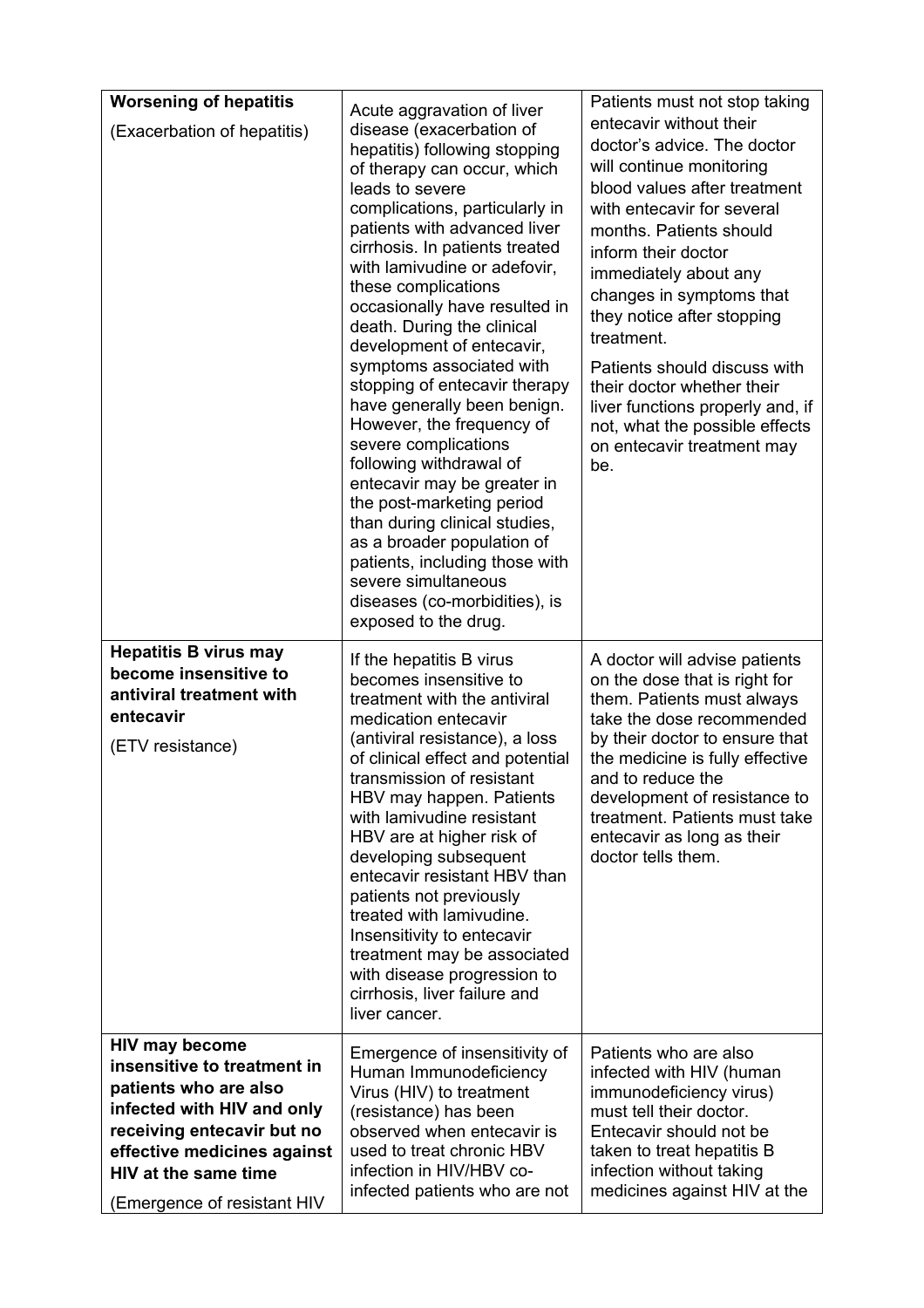| in HIV/HBV co-infected<br>patients not concurrently<br>receiving effective HIV<br>treatment) | receiving effective HIV<br>treatment at the same time.<br>This resistance potentially<br>limits future HIV treatment<br>options (specifically it gives<br>resistance to lamivudine and<br>emtricitabine, which are part<br>of preferred and alternative<br>anti-HIV therapies). In<br>HIV/HBV co-infected<br>patients, entecavir has only<br>been studied in patients<br>receiving concomitant<br>effective HIV therapy and<br>has not been studied for use<br>against HIV. Changes in the<br>viruses that can lead to<br>resistance in HIV/HBV co-<br>infected patients receiving<br>entecavir have been<br>reported. | same time, as the<br>effectiveness of future HIV<br>treatment may be reduced. |
|----------------------------------------------------------------------------------------------|------------------------------------------------------------------------------------------------------------------------------------------------------------------------------------------------------------------------------------------------------------------------------------------------------------------------------------------------------------------------------------------------------------------------------------------------------------------------------------------------------------------------------------------------------------------------------------------------------------------------|-------------------------------------------------------------------------------|

# **Important potential risks**

| <b>Risk</b>                                                                                                                                  | What is known (Including reason why it is considered a<br>potential risk)                                                                                                                                                                                                                                                                                                                                                                                                                                                                                                          |
|----------------------------------------------------------------------------------------------------------------------------------------------|------------------------------------------------------------------------------------------------------------------------------------------------------------------------------------------------------------------------------------------------------------------------------------------------------------------------------------------------------------------------------------------------------------------------------------------------------------------------------------------------------------------------------------------------------------------------------------|
| <b>Risk of cancer</b><br>(Carcinogenicity)                                                                                                   | Analyses of cases of cancer that have occurred during<br>clinical studies using entecavir do not show an increase in<br>cancer in humans over the expected rate in patients with<br>chronic HBV or in the comparator group. The analyses may<br>not have detected all cases of cancer because cancer<br>development may take longer than the duration of the study.<br>The majority of patients were observed for up to 52 weeks.<br>Additionally, relatively rare events are difficult to assess<br>during clinical development due to the limited number of<br>patients.         |
| <b>Excess of lactic acid in the</b><br>blood<br>caused<br>by<br>impairment of the<br>cell's<br>energy production<br>(Mitochondrial toxicity) | Entecavir belongs to a class of medicines that can impair the<br>cell's energy production (mitochondrial toxicity) and thereby<br>cause an excess of lactic acid in the blood (lactic acidosis).<br>Symptoms such as nausea, vomiting and stomach pain<br>might indicate the development of lactic acidosis. This rare<br>but serious side effect has occasionally led to death. It<br>occurs more often in women, obese people, during<br>pregnancy and, specifically in case of HIV infection, in<br>patients with a low amount of a specific immune cell in the<br>blood (CD4). |

# **Missing information**

| <b>Risk</b> | What is known |
|-------------|---------------|
|-------------|---------------|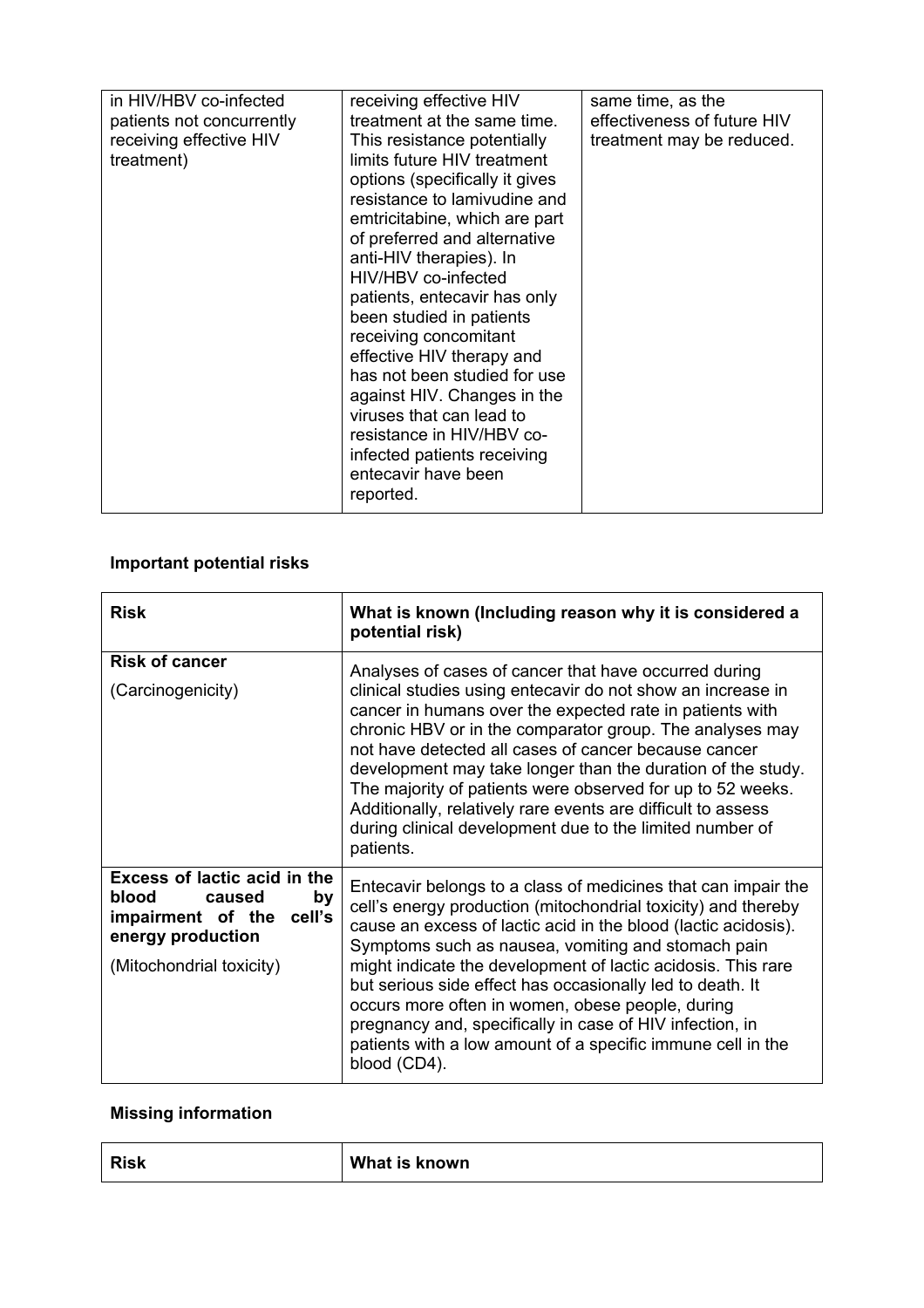| <b>Unknown risks and</b><br>benefits of long-term use<br>(Long term safety and clinical<br>outcomes data)            | Three entecavir studies allow for long-term follow up of<br>entecavir-treated patients, to assess potential risks of cancer<br>and other long-term complications. Two studies (Al463049<br>and AI463901) were completed, but the results are not<br>publicly available yet. The third long-term study (A1463080)<br>is still ongoing.                                                                                                                                                                                                                                                                                                                                                                                                                                                                         |
|----------------------------------------------------------------------------------------------------------------------|---------------------------------------------------------------------------------------------------------------------------------------------------------------------------------------------------------------------------------------------------------------------------------------------------------------------------------------------------------------------------------------------------------------------------------------------------------------------------------------------------------------------------------------------------------------------------------------------------------------------------------------------------------------------------------------------------------------------------------------------------------------------------------------------------------------|
| Use in children and<br>adolescents<br>(Use in the paediatric<br>population)                                          | Long-term follow up of safety and efficacy has been<br>investigated in studies AI463028 and AI463189 that have<br>been performed by the first authorised entecavir product<br>(originator). First results indicate that the treatment of<br>children and adolescents is effective.                                                                                                                                                                                                                                                                                                                                                                                                                                                                                                                            |
| Use in pregnancy and<br>during breast-feeding<br>(Use in pregnancy and<br>lactation)                                 | It has not been demonstrated that entecavir is safe to use<br>during pregnancy. Entecavir must not be used during<br>pregnancy unless specifically directed by the doctor. It is<br>important that women of childbearing age receiving treatment<br>with entecavir use an effective method of contraception to<br>avoid becoming pregnant.                                                                                                                                                                                                                                                                                                                                                                                                                                                                    |
|                                                                                                                      | Women should not breast-feed during treatment with<br>entecavir. Women should tell their doctor if they are breast-<br>feeding. It is not known whether entecavir is excreted in<br>human breast milk.                                                                                                                                                                                                                                                                                                                                                                                                                                                                                                                                                                                                        |
| Use in elderly patients<br>$(265 \text{ years of age})$                                                              | Clinical studies of entecavir did not include sufficient<br>numbers of patients aged $\geq 65$ years to determine whether<br>they respond differently from younger subjects. Uptake into<br>and removal from the body of entecavir does not differ by<br>age. No dosage adjustment of entecavir based on age is<br>required. However, entecavir is substantially eliminated from<br>the body through the kidneys, and the risk of toxic reactions<br>to entecavir may be greater in elderly patients since they are<br>more likely to have decreased renal function. Dosage<br>adjustment is recommended for patients suffering from a<br>specific state of impaired kidney function measured as<br>creatinine clearance < 50 mL/minute, including patients who<br>must have their blood cleaned by dialysis. |
| Use in severe worsening of<br>chronic hepatitis B<br>(Use in severe acute<br>exacerbation of chronic<br>hepatitis B) | In a study by Wong et al. a higher 1-year death rate was<br>identified with entecavir treatment compared to lamivudine<br>treatment in a specific group of patients with spontaneous<br>severe acute aggravation of chronic hepatitis B. No further<br>publications have been identified that indicate a potential for<br>increase in liver-specific death with entecavir treatment.                                                                                                                                                                                                                                                                                                                                                                                                                          |

## *VI.2.5 Summary of risk minimisation measures by safety concern*

All medicines have a Summary of Product Characteristics (SPC) which provides physicians, pharmacists and other health care professionals with details on how to use the medicine, the risks and recommendations for minimising them. An abbreviated version of this in lay language is provided in the form of the package leaflet (PL). The measures in these documents are known as routine risk minimisation measures.

This medicine has no additional risk minimisation measures.